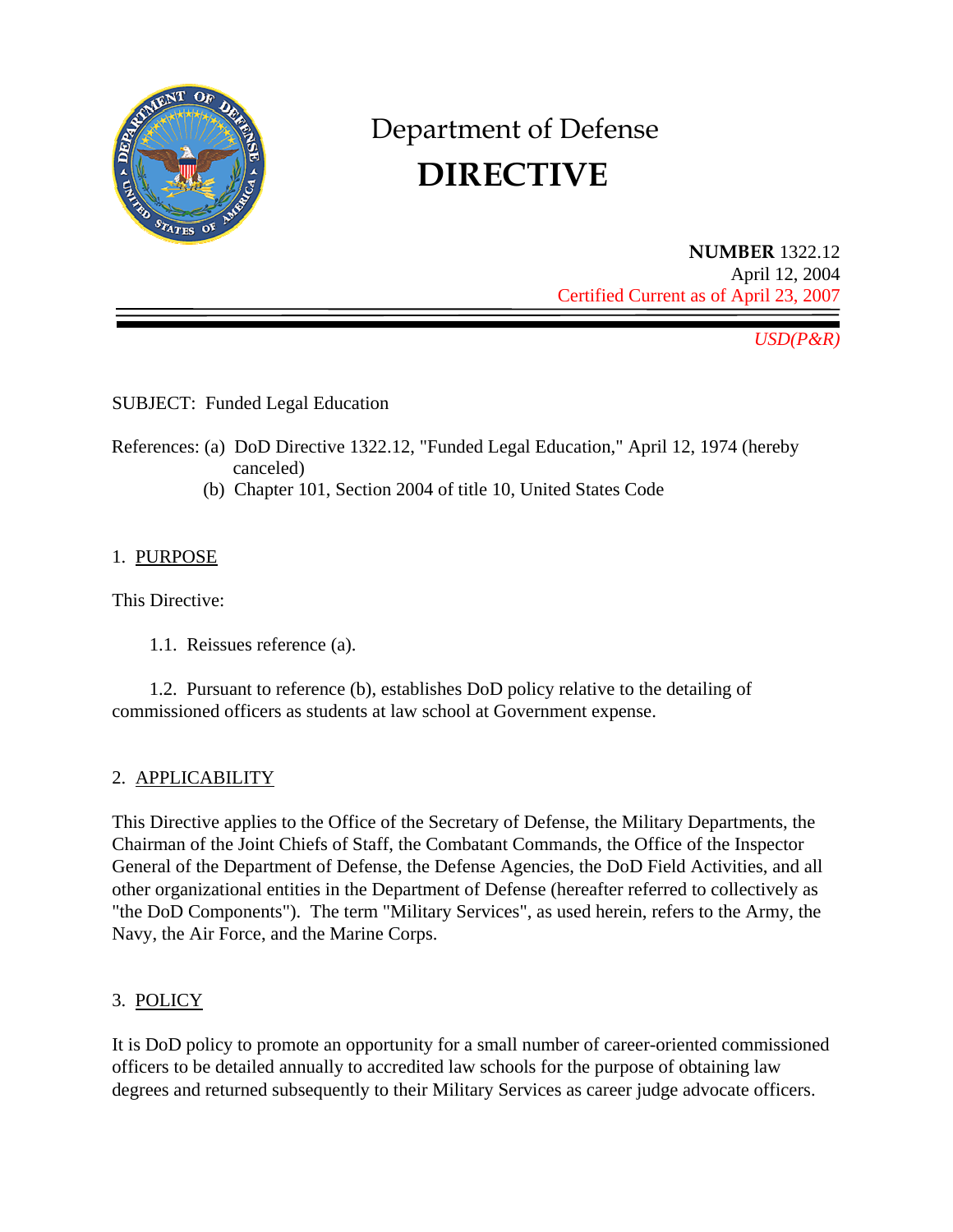3.1. No more than 25 officers from each Military Department may commence training in any fiscal year.

3.2. Qualified officers shall be assigned only to schools in the United States that are accredited by the American Bar Association.

3.3. Training shall not exceed 36 months and shall result in the award of a bachelor of laws or a juris doctor degree.

3.4. No agreement detailing any officer of the Armed Forces to an accredited law school may be entered into during any period in which the President is authorized by law to induct persons into the Armed Forces involuntarily. Agreements in effect at such time that the President is authorized by law to involuntarily induct persons into the Armed Forces shall not be voided by nature of that involuntary induction authority.

#### 4. RESPONSIBILITIES

4.1. The Principal Deputy Under Secretary of Defense for Personnel and Readiness, under the Under Secretary of Defense for Personnel and Readiness, shall oversee the funded legal education program.

4.2. The Secretaries of the Military Departments concerned shall for their respective Military Department:

4.2.1. Determine the number of officers required to be detailed to this duty at least once annually.

4.2.2. Conduct a competitive selection board, the proceedings and results of which are made a matter of permanent record at least once annually.

4.2.3. Require each candidate to sign an agreement that unless sooner separated, he or she shall:

4.2.3.1. Complete the educational course of legal training and seek admission to the bar as outlined in this Directive.

4.2.3.2. Accept transfer or detail as a judge advocate or law specialist of his or her Service within the Military Department concerned upon completion of legal training.

4.2.3.3. Agree to serve on active duty following completion of training for a period of 2 years for each year or part thereof of the legal training obtained after commencing the program. Officers dropped from the program prior to completion of training shall be required to perform active duty in an appropriate military capacity for 1 year for each year or part thereof of participation in the program.

2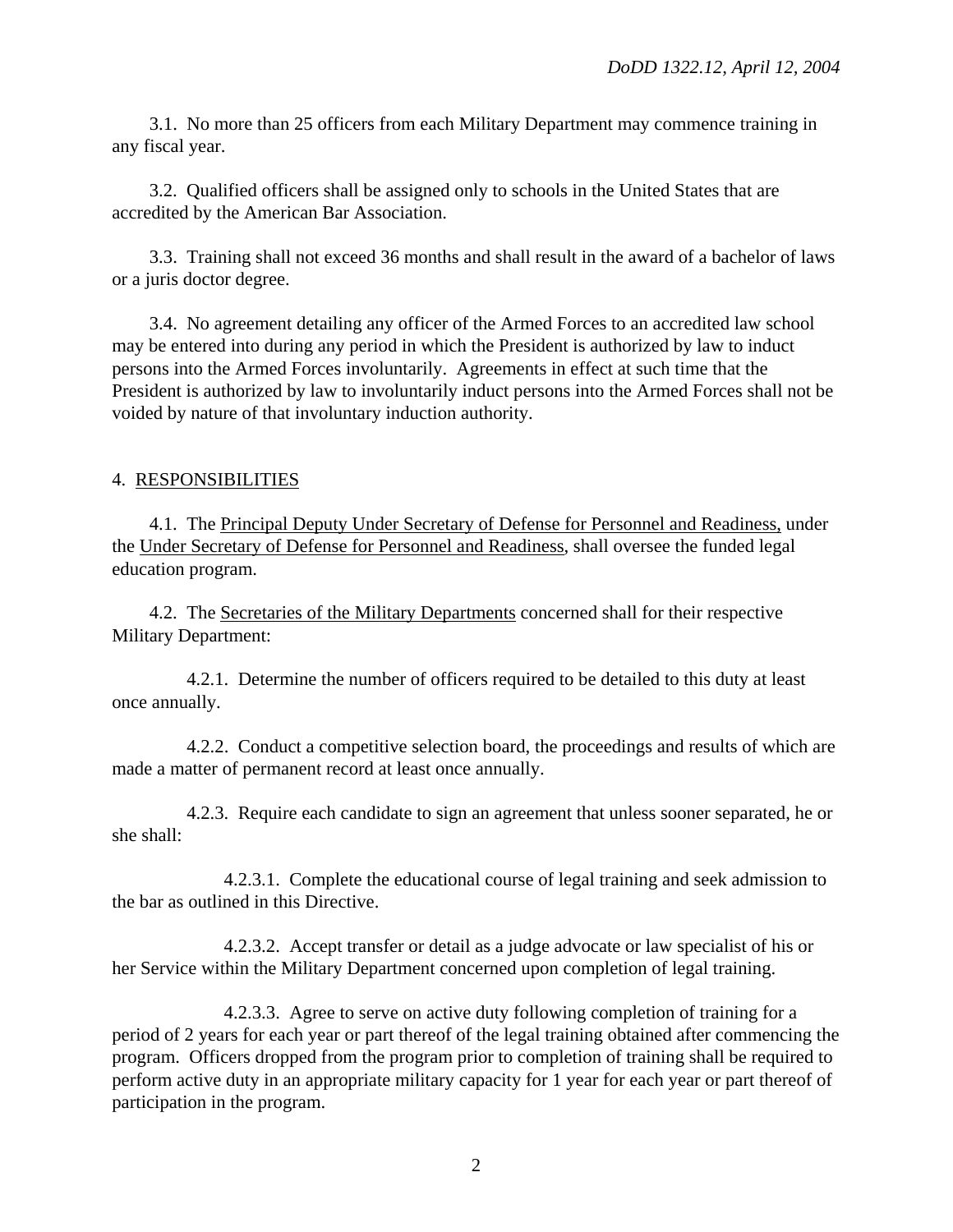4.3. Guidelines for the policy and responsibilities listed in sections 3. and 4. are provided in enclosure 1.

### 5. EFFECTIVE DATE

This Directive is effective immediately.

Tuil Wolfwitz

Paul Wolfowitz Deputy Secretary of Defense

Enclosures - 1 E1. Guidelines for the Funded Legal Education Program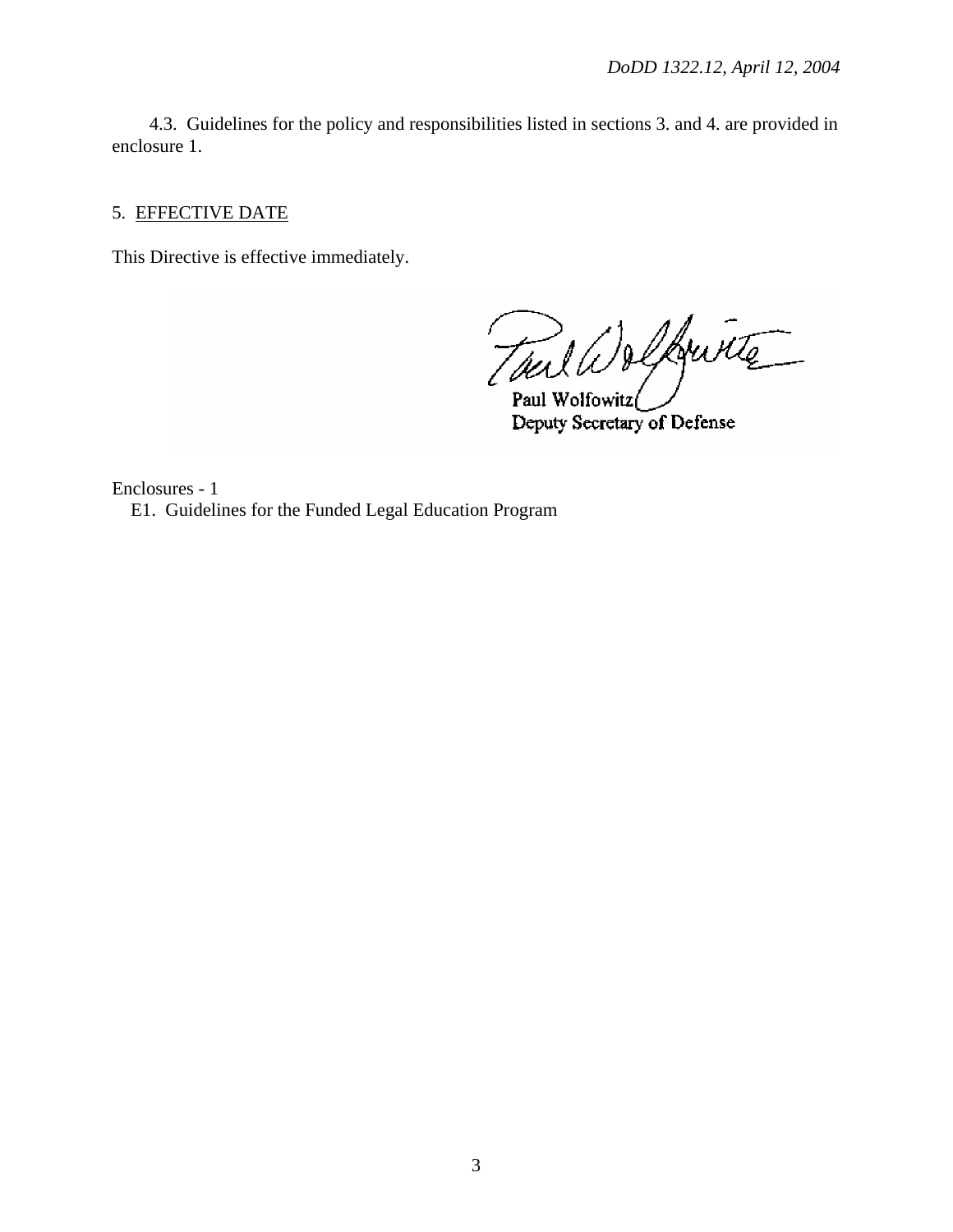## E1. ENCLOSURE 1

## GUIDELINES FOR THE FUNDED LEGAL EDUCATION PROGRAM

### E1.1. QUALIFICATIONS FOR ASSIGNMENT

The applicant must:

E1.1.1. Be a citizen of the United States currently serving on active duty in a commissioned officer status.

E1.1.2. Hold a baccalaureate degree or equivalent.

E1.1.3. Have served on active duty for a period of not less than 2 years or more than 6 years at the time training is to commence.

E1.1.4. Be in the active duty pay grade of O-3 or below as of the time training is to commence. For accounting purposes, training shall commence during the fiscal year that the officer first obtains financial support under this program.

### E1.2. PROGRAM ADMINISTRATION

E1.2.1. In addition to mandatory tuition and fees, the Military Departments shall pay no more than \$150 annually for such books determined to be essential.

E1.2.2. No period of service spent in school under this program is considered as satisfying any previously incurred service commitments. A service commitment incurred under this program shall be in addition to all previously incurred commitments.

E1.2.3. Under regulations prescribed by the Secretary of the Military Department concerned, officers in the program may be assigned military duties during periods when school is not in session. Such duties shall, to the extent possible, involve legal or paralegal tasks consistent with the training and experience of the officer.

E1.2.4. Officers may not accept paid civilian employment while under this program, except as may be permitted by law and the regulations of the Military Department concerned.

E1.2.5. In those jurisdictions requiring the passage of a bar examination in addition to graduation from law school, as a condition to admission to the bar, officers in the program must take the first bar examination offered subsequent to graduation in the jurisdiction of the law school attended, or in the jurisdiction of the officer's domicile or, if